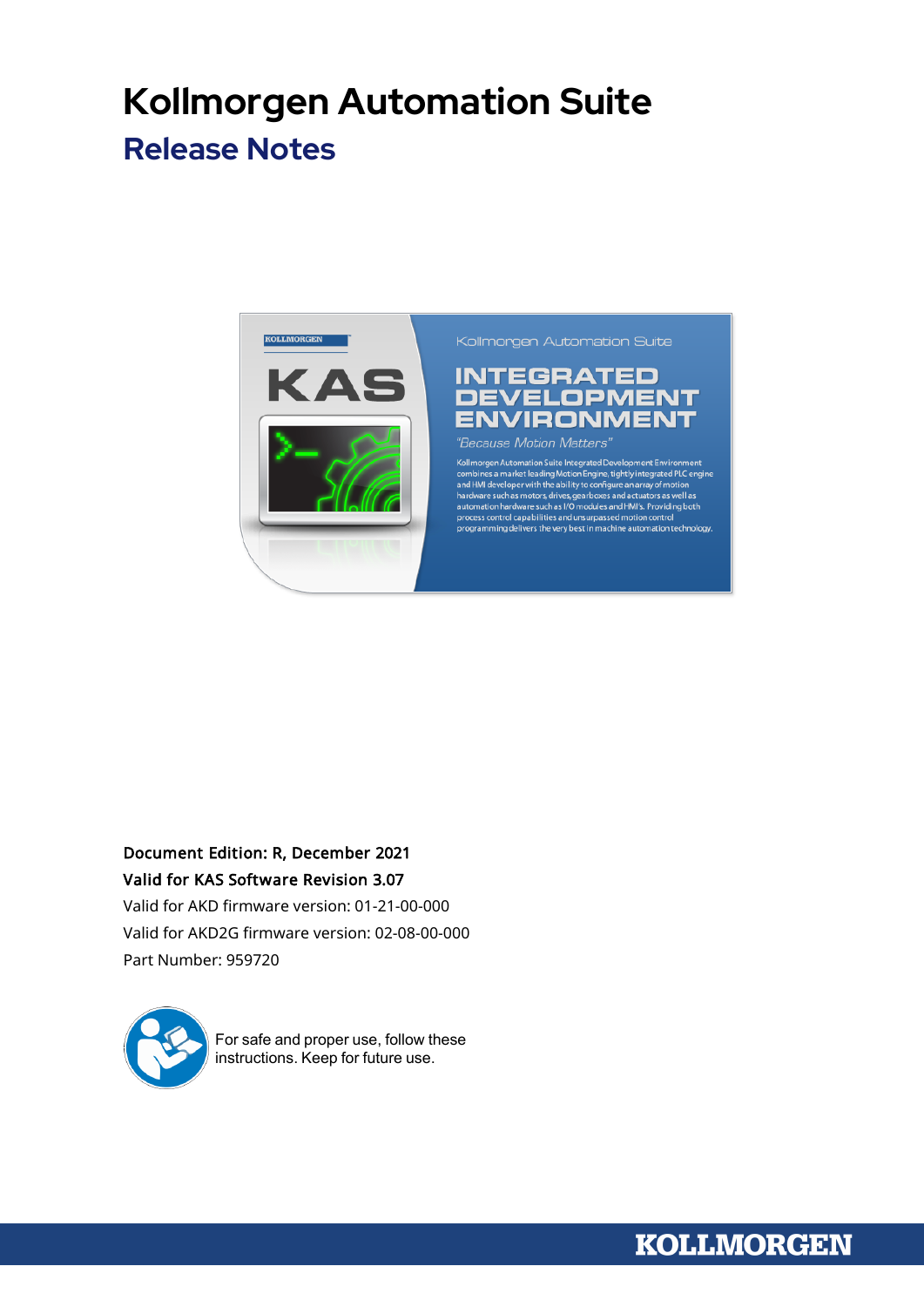## Trademarks and Copyrights

### **Copyrights**

#### Copyright © 2009-2021 Kollmorgen

Information in this document is subject to change without notice. The software package described in this document is furnished under a license agreement. The software package may be used or copied only in accordance with the terms of the license agreement.

This document is the intellectual property of Kollmorgen and contains proprietary and confidential information. The reproduction, modification, translation or disclosure to third parties of this document (in whole or in part) is strictly prohibited without the prior written permission of Kollmorgen.

### **Trademarks**

- KAS and AKD are registered trademarks of [Kollmorgen](http://www.kollmorgen.com/).
- [Kollmorgen](http://www.kollmorgen.com/) is part of the Altra [Industrial](https://www.altramotion.com/) Motion Company.
- EnDat is a registered trademark of Dr. Johannes Heidenhain GmbH
- EtherCAT is a registered trademark and patented technology, licensed by Beckhoff Automation GmbH
- <sup>l</sup> Ethernet/IP is a registered trademark of ODVA, Inc.
- <sup>l</sup> Ethernet/IP Communication Stack: copyright (c) 2009, Rockwell Automation
- HIPERFACE is a registered trademark of Max Stegmann GmbH
- PROFINET is a registered trademark of PROFIBUS and PROFINET International (PI)
- SIMATIC is a registered trademark of SIEMENS AG
- Windows is a registered trademark of Microsoft Corporation
- [PLCopen](http://www.plcopen.org/) is an independent association providing efficiency in industrial automation.
- Codemeter is a registered trademark of [WIBU-Systems](http://www.wibu.com/) AG.
- SyCon® is a registered trademark of [Hilscher](http://www.hilscher.com/) GmbH.

Kollmorgen Automation Suite is based on the work of:

- [7-zip](https://www.7-zip.org/) (distributed under the [terms](https://www.7-zip.org/license.txt) of the LGPL and the BSD 3-clause licenses see terms)
- The C++ [Mathematical](http://www.partow.net/programming/exprtk/index.html) Expression Library (distributed under the MIT [License\)](https://opensource.org/licenses/MIT)
- [curl](http://curl.haxx.se/docs/copyright.html) software library
- IsonCpp software (distributed under the MIT License see [terms\)](http://jsoncpp.sourceforge.net/LICENSE)
- [Mongoose](http://code.google.com/p/mongoose/) software (distributed under the MIT License see [terms\)](MongooseLicense.txt)
- [Qt](https://www.qt.io/) cross-platform SDK (distributed under the terms of the LGPL3; Qt source is available on KDN)
- Owt project (distributed under the terms of the Owt [License\)](https://qwt.sourceforge.io/qwtlicense.html)
- [U-Boot,](http://www.denx.de/wiki/U-Boot) a universal boot loader is used by the AKD PDMM and PCMM (distributed under the [terms](http://www.gnu.org/licenses/gpl-2.0.html) of the GNU General Public License). The U-Boot source files, copyright notice, and readme are available on the distribution disk that is included with the AKD PDMM and PCMM.
- [Zlib](http://www.zlib.net/) software library

All other product and brand names listed in this document may be trademarks or registered trademarks of their respective owners.

### Disclaimer

The information in this document (Version R published on 12/6/2021) is believed to be accurate and reliable at the time of its release. Notwithstanding the foregoing, Kollmorgen assumes no responsibility for any damage or loss resulting from the use of this help, and expressly disclaims any liability or damages for loss of data, loss of use, and property damage of any kind, direct, incidental or consequential, in regard to or arising out of the performance or form of the materials presented herein or in any software programs that accompany this document.

All timing diagrams, whether produced by Kollmorgen or included by courtesy of the PLCopen organization, are provided with accuracy on a best-effort basis with no warranty, explicit or implied, by Kollmorgen. The user releases Kollmorgen from any liability arising out of the use of these timing diagrams.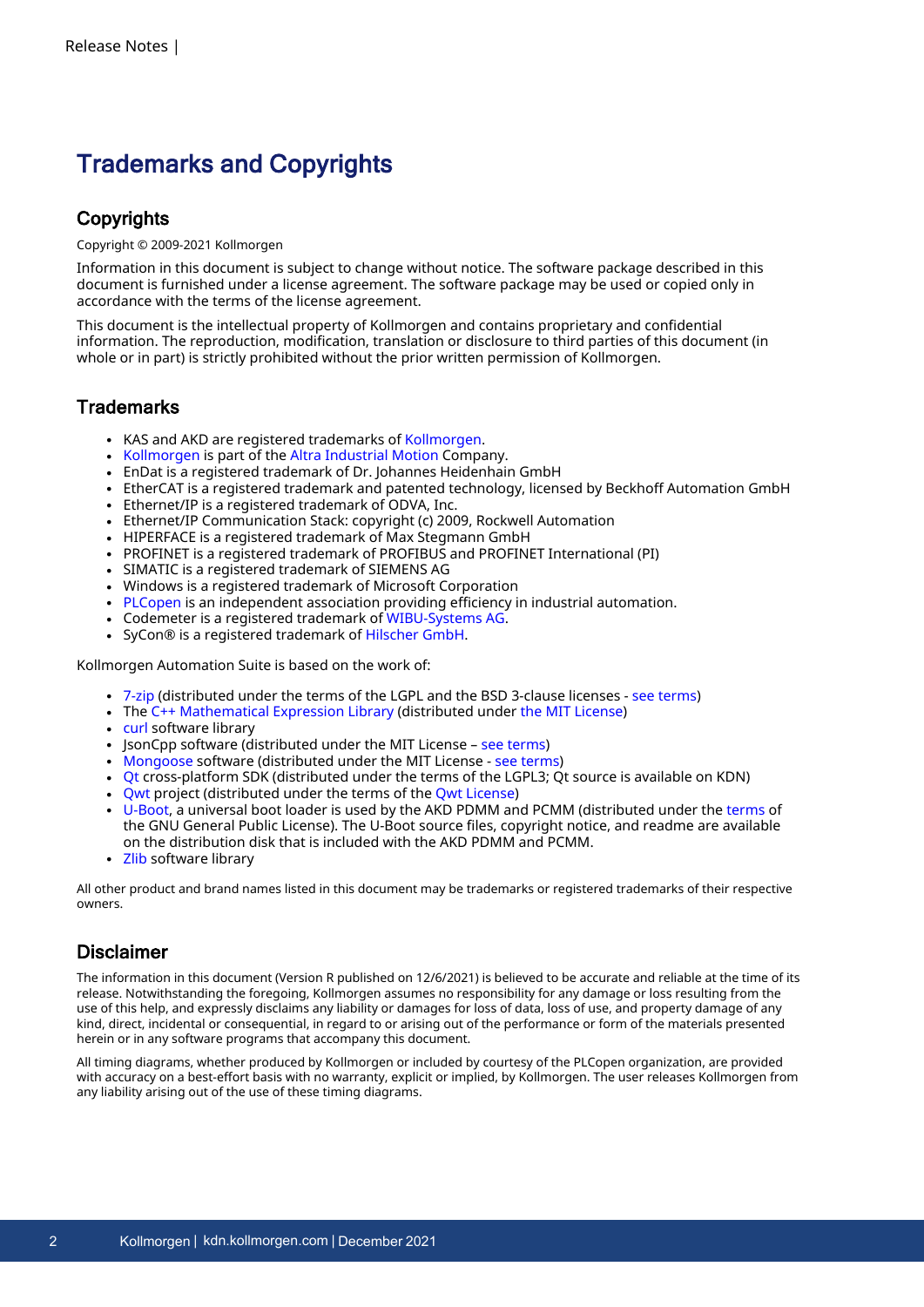## <span id="page-2-0"></span>1 Table of Contents

| 2    |  |
|------|--|
| 3.   |  |
|      |  |
|      |  |
|      |  |
|      |  |
|      |  |
|      |  |
|      |  |
|      |  |
|      |  |
|      |  |
| 4.1  |  |
| 4.2  |  |
| 4.3  |  |
|      |  |
| 5.   |  |
| 6    |  |
| 7    |  |
| 8    |  |
| 8.1  |  |
|      |  |
| 9    |  |
|      |  |
| 10.1 |  |
|      |  |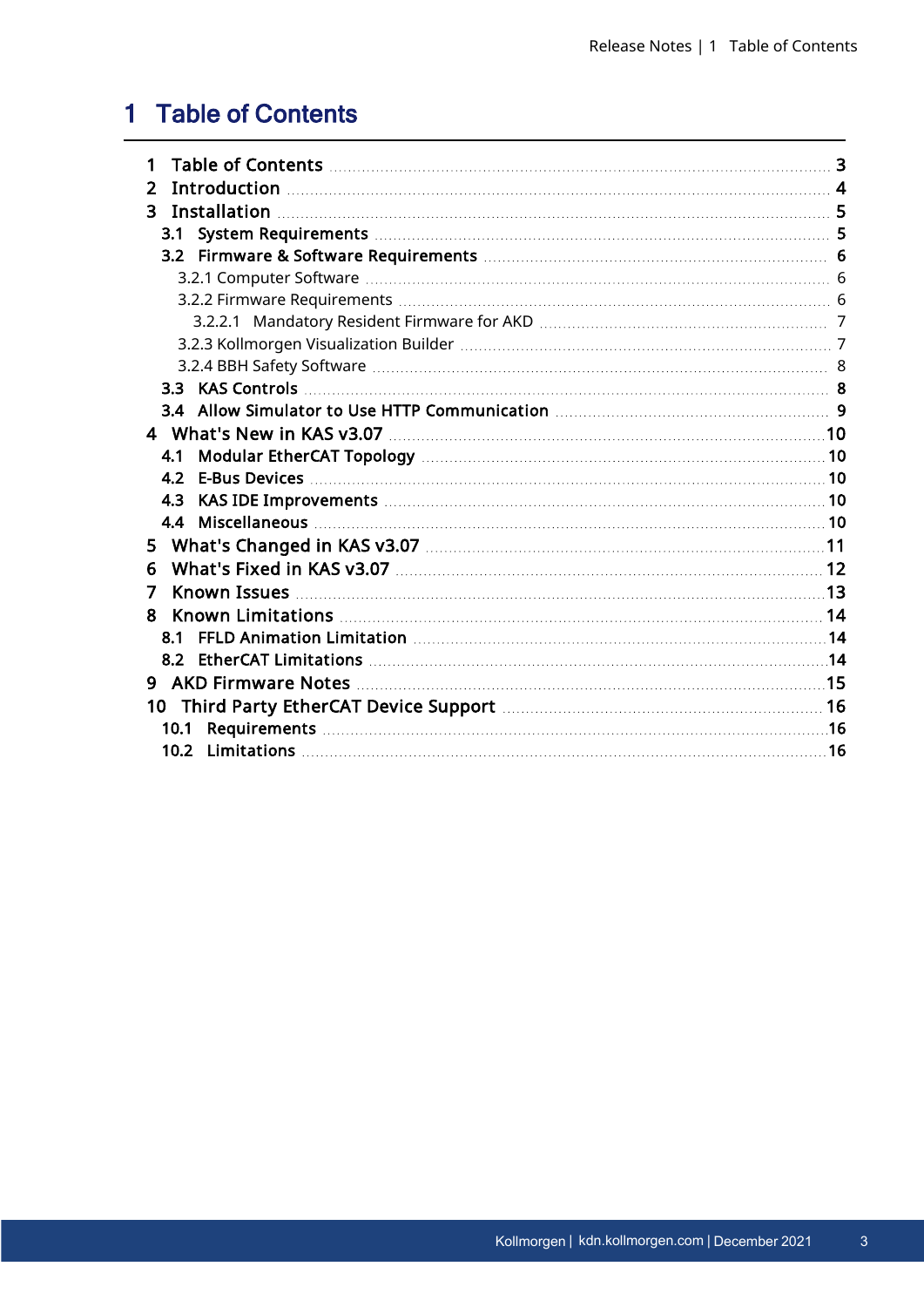## <span id="page-3-0"></span>2 Introduction

Welcome to KAS v3.07! This release contains new features and many improvements. This document is intended to help existing users understand the differences between this and KAS v3.06. If you are new to KAS, we recommend that you start off with other documents, such as the Installation Guide.

This document has five sections:

- [Installation](#page-4-0) this section covers system requirements as well as provides firmware, software, and hardware information.
- What's New in [KAS v3.07](#page-9-0)  $-$  an overview of new features.
- What's Changed in [KAS v3.07](#page-10-0) this section discusses how this release may affect some of your older projects. It let's you know what to do when upgrading, especially if there is anything you need to be careful about.
- [What's](#page-11-0) Fixed in KAS v3.07  $-$  a list of issues addressed in this release.
- $\bullet$  [Known](#page-12-0) Issues this section contains issues we are aware of, and methods for avoiding or working around them.

#### $\star$  TIP

We recommend that you visit the [Kollmorgen](https://www.kollmorgen.com/developer-network/) Developer Network ("KDN"). KDN is an online resource which includes a knowledge base, provides access to downloads, and has a user community where you can get answers from peers and Kollmorgen employees, and make feature suggestions for KAS. Additionally, beta versions of the help are posted and are searchable. Stop by https://www.kollmorgen.com/developer-network/, take a look around, and don't forget to register.

#### **NOTE**

This PDF contains links to the KAS help system, and as such works best when read from within the KAS IDE installation directory. Please be advised that the links to content will not work if the PDF is located somewhere other than (install directory)\Kollmorgen\Kollmorgen Automation Suite 3.07.x.y\Help.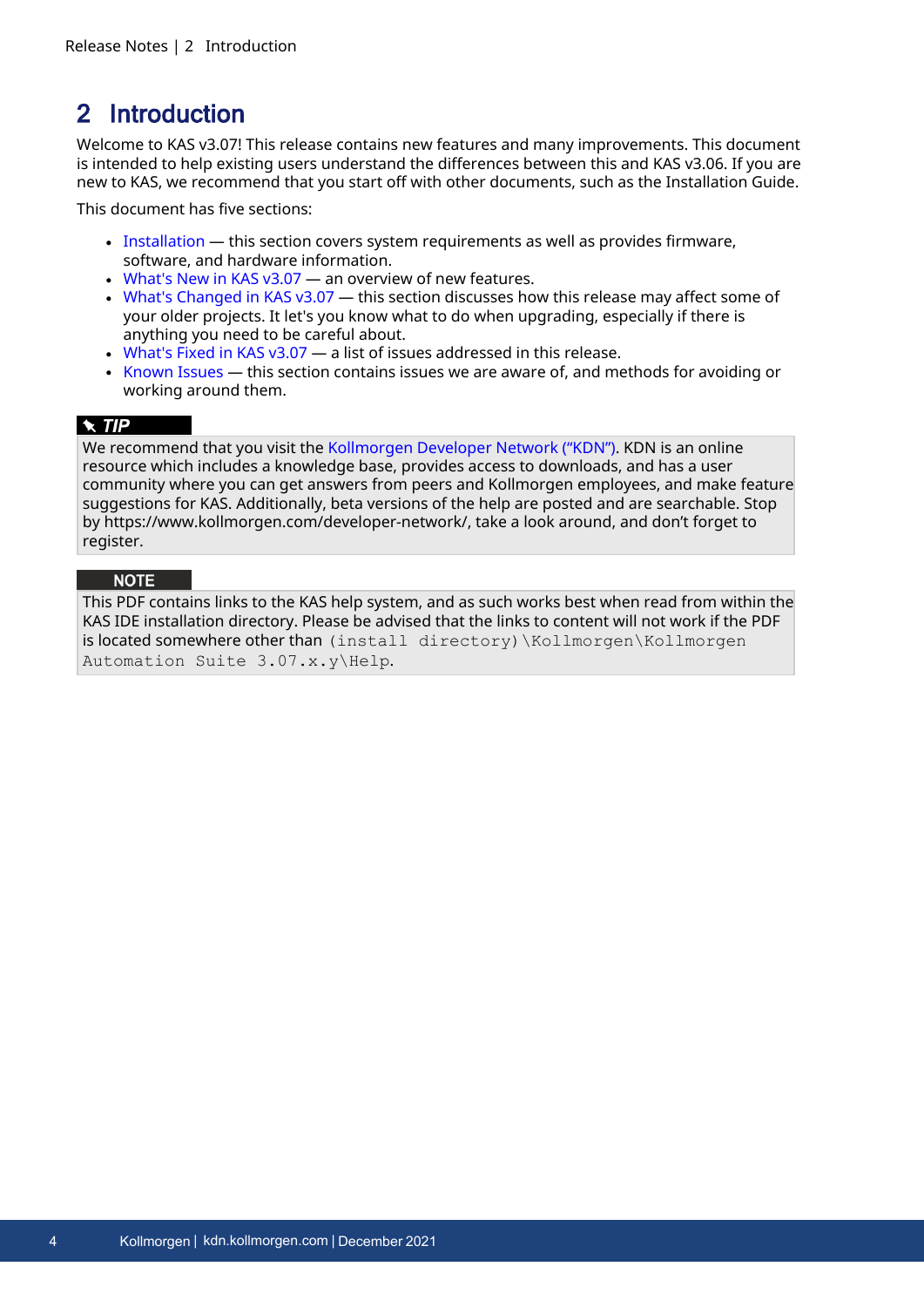## <span id="page-4-0"></span>3 Installation

### <span id="page-4-1"></span>3.1 System Requirements

| Element                 | <b>Description</b>                                                                                                                                                                                                                          |
|-------------------------|---------------------------------------------------------------------------------------------------------------------------------------------------------------------------------------------------------------------------------------------|
| <b>Operating System</b> | Microsoft® Windows® 7 SP1 (32 or 64-bit), Microsoft® Windows® 10 (32 or<br>64-bit). For optimal performance, please be sure your operating system is<br>fully updated with the latest patches.                                              |
| Processor type          | Intel® Pentium® M or equivalent processor at 1.5 GHz or greater.                                                                                                                                                                            |
| <b>Memory</b>           | 1 GB RAM (for 32-bit) or 2 GB RAM (for 64-bit) or greater (which is<br>recommended for complex applications).                                                                                                                               |
| Storage                 | 16 GB (for 32-bit) or 20 GB (for 64-bit) of free space on hard disk.                                                                                                                                                                        |
| <b>Display</b>          | WXGA+ (1440 x 900) or higher-resolution monitor with 24-bit color. See<br>Note #1 below.                                                                                                                                                    |
| <b>Connectivity</b>     | 1 Ethernet port, at either 100Mbits/s or 1Gbits/s. See Note #2 below.                                                                                                                                                                       |
| <b>Web Browser</b>      | A modern web browser is required to access the web server and online<br>help. We recommend Microsoft Edge <b>e</b> , Google Chrome <b>o</b> , Mozilla<br>FireFox $\bigcirc$ , or Internet Explorer (IE9 or later, see Note #3) $\bigcirc$ . |

#### **NOTE**

- 1. Better results are achieved with OpenGL and 3D cards.
- 2. A 100Mb network is required in order to allow the IDE to Runtime communication to work in all conditions. The AKD WorkBench AutoTuner and Scope both require 100Mb of bandwidth to function properly.
- 3. IE9 should be considered a minimum. Later versions of the browser are more compliant with web standards and afford better performance and compatibility.

### $\star$  TIP

See the topic Connect [Remotely](http://webhelp.kollmorgen.com/kas3.06/Content/13.Troubleshoot/Connect_Remotely.htm) for information about the ports used by the KAS IDE which may need to be opened to support connecting from an external network.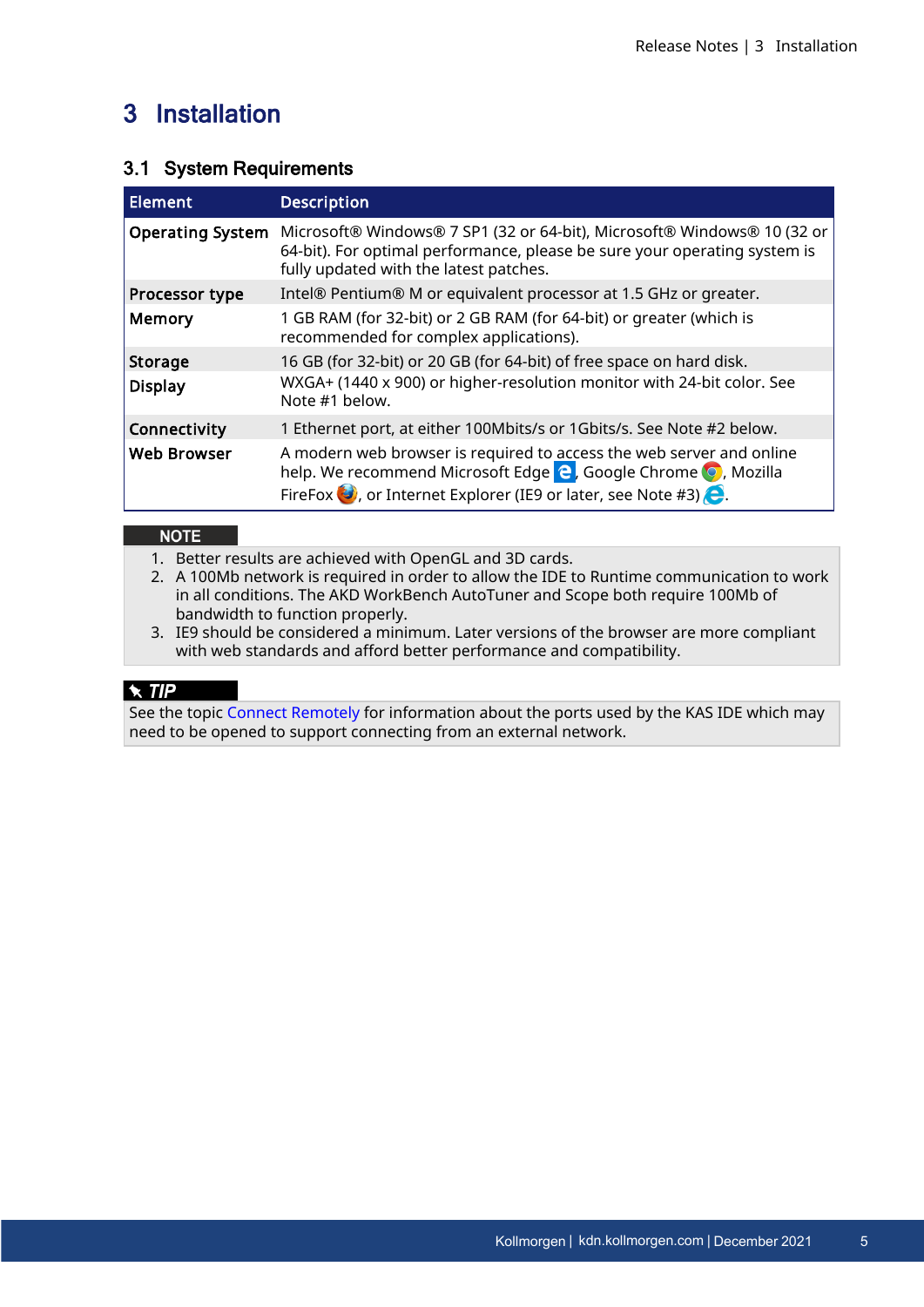### <span id="page-5-0"></span>3.2 Firmware & Software Requirements

KAS is comprised of several software components integrated together to provide a complete motion system. We recommend the following component software versions for best performance and compatibility.

#### <span id="page-5-1"></span>3.2.1 Computer Software

| Software Images | <b>Recommended Version</b> |
|-----------------|----------------------------|
| KAS IDE         | 3.07.0                     |

#### <span id="page-5-2"></span>3.2.2 Firmware Requirements

Controller Firmware to use with KAS version 3.07

| <b>Description</b>     | <b>Type</b>        | <b>Name</b>                                                   |
|------------------------|--------------------|---------------------------------------------------------------|
| 800 MHz PCMM           | <b>KAS Runtime</b> | KAS Runtime Firmware for AKD-PCMM<br>(KAS-PCMM-M-MCEC)        |
| 800 MHz AKD PDMM       | <b>KAS Runtime</b> | <b>KAS Runtime Firmware for AKD-PDMM</b><br>(KAS-PDMM-M-MCEC) |
| 1.2 GHz PCMM           | <b>KAS Runtime</b> | <b>KAS Runtime Firmware for AKD-PCMM</b><br>(KAS-PCMM-M-M1EC) |
| 1.2 GHz Dual-Core PCMM | <b>KAS Runtime</b> | <b>KAS Runtime Firmware for AKD-PCMM</b><br>(KAS-PCMM-M-M2EC) |
| 1.2 GHz AKD PDMM       | <b>KAS Runtime</b> | <b>KAS Runtime Firmware for AKD-PDMM</b><br>(KAS-PDMM-M-M1EC) |

Supported drives include: AKD-M (AKD PDMM Drive), AKD2G, AKD-P (Motion Tasking Drive or Position Indexer), and AKD-C/-N. The recommended firmware version is dependent upon your drive's model and revision. Controller firmware is available on [KDN.](https://kdn.kollmorgen.com/en-us/downloads?field_product_family_tid_selective%5B%5D=3016&field_category_tid_selective%5B%5D=21&title=)

#### Drive Firmware to use with version 3.07

| <b>Description</b>                               | <b>Type</b>                     | <b>Name</b>                                                   |  |
|--------------------------------------------------|---------------------------------|---------------------------------------------------------------|--|
| AKD Firmware for KAS                             | Operational                     | AKD-Firmware-for-KAS-V01-21-00-000                            |  |
|                                                  | Resident                        | R 00-00-68-000.i00                                            |  |
| AKD2G Firmware for KAS                           |                                 | AKD2G-Firmware-for-KAS-V02-08-00-000                          |  |
| Firmware for drive built into<br><b>AKD PDMM</b> | 800 MHz AKD<br><b>PDMM</b>      | AKD PDMM Servo Drive Firmware AKD-M-<br>MCEC-01-21-00-000.i00 |  |
|                                                  | 1.2 GHz AKD PDMM                | AKD PDMM Servo Drive Firmware AKD-M-M1EC-<br>01-21-00-000.i00 |  |
| <b>AKD Drive Firmware</b>                        | AKD-N                           | AKD-N-xxEC-V01-21-00-000.i00                                  |  |
|                                                  | AKD-P                           | AKD-P-NBxC-01-21-00-000.i00                                   |  |
| <b>AKD2G Drive Firmware</b>                      | Non-Safety (FS1)                | AKD2G-S-(E)-A-02-08-00-000.i00                                |  |
|                                                  | Safety Certified (FS2<br>& FS3) | AKD2G-S-A-02-05-03-002.i00                                    |  |

AKD and AKD2G firmware is available on [KDN](https://www.kollmorgen.com/en-us/developer-network/downloads/?field_product_family_tid_selective%5B%5D=3005&field_product_family_tid_selective%5B%5D=3638&field_category_tid_selective%5B%5D=21&title=).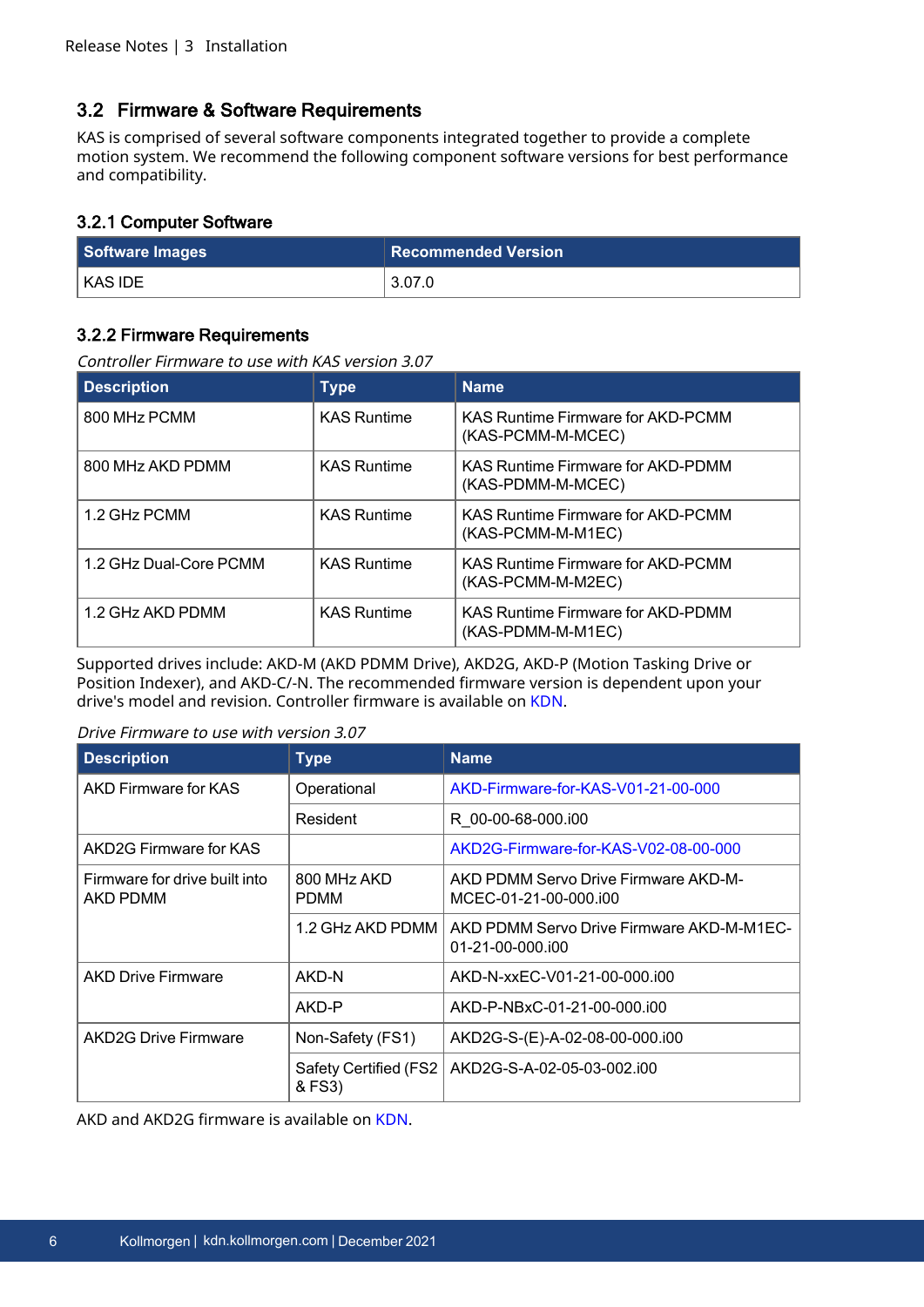#### $\star$  TIP

Please be aware that you may get a F106 error after upgrading your AKD firmware. This indicates that non-volatile parameters are not compatible between the two firmware versions. Resetting the drive to the default memory values using Parameter Load will fix this error.

#### $\star$  TIP

FBUS.PARAM05 bit 5 should be set to 0, which is the default value. This will prevent an error E33 and EtherCAT not starting. If it is not set to the default, the rotary switch of the drive is used to set the EtherCAT Station Alias. This can conflict with the address that KAS is writing.

#### <span id="page-6-0"></span>3.2.2.1 Mandatory Resident Firmware for AKD

The recommended resident firmware is R\_00-00-68-000. The recommended resident firmware for AKD-C and AKD-N is R\_00-00-68-000. To reliably support the EtherCAT firmware download, the resident firmware must be at least version 35. Please contact [Kollmorgen](#page-16-0) for any AKD Drive with resident firmware lower than v35.

#### <span id="page-6-1"></span>3.2.3 Kollmorgen Visualization Builder

| Software Images                        | <b>Recommended Version</b> | <b>Download</b> |
|----------------------------------------|----------------------------|-----------------|
| Kollmorgen Visualization Builder (KVB) | 2.40                       | e               |

The new installation package contains both the IDE and runtime for TxC panels. The KVB ZIP file contains two different installers:

| Install Type               | $\vert$ File $\vert$ | <b>Notes</b>                                                                    |
|----------------------------|----------------------|---------------------------------------------------------------------------------|
| <b>New</b><br>installation | setup.exe            | This is the complete package which will install all prerequisite<br>components. |
| Runtime                    | RuntimeSetup.exe     | This package contains runtime software for TxC panels.                          |

Supported by KVB 2.40

| Hardware / Software | <b>Versions</b>                   |
|---------------------|-----------------------------------|
| Operating Systems   | Windows® 7, Windows 8, Windows 10 |
| Controllers         | PCMM, AKD PDMM                    |
| HMI                 | All Kollmorgen AKI panels         |

#### **NOTE**

The KAS IDE creates projects using KVB 2.0. When you open a version 2.0 project by doubleclicking on it, KVB will upgrade the project to version 2.40.

#### **Project Conversion**

Project must be converted in order to be opened in this version of designer, this operation cannot be undone. Do you want to convert the project now?

### *IMPORTANT*

KVB 1.2 projects are not compatible with KVB 2.x. An attempt to open a v1.2 project with v2.x will result in an alert message. If accessing v1.2 projects is important, we recommend keeping both versions installed on your system. New panels will automatically use KVB 2.0.

Yes: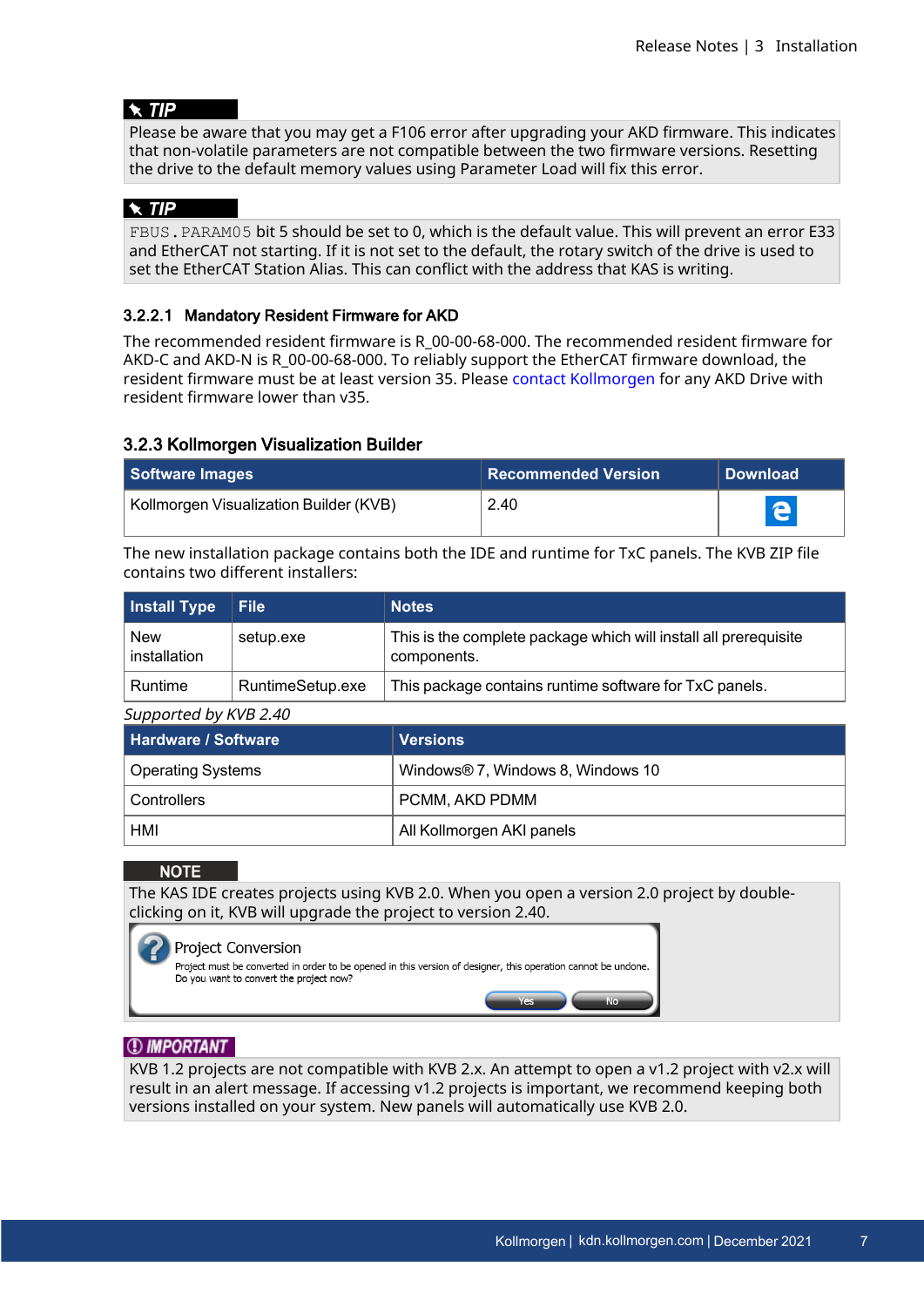#### $\star$  TIP

If you have a KVB 1.2 project that needs to be updated in KVB 2.x, please contact Kollmorgen.

#### <span id="page-7-0"></span>3.2.4 BBH Safety Software

The following BBH Safety software and firmware minimum versions are required to operate with the AKD2G, AKT2G-SDO-04-000, AKT2G-SDI-04-000, PCMM, AKD PDMM, and KAS IDE software. Please [contact](http://www.bbh-products.de/home) BBH for the latest software and firmware release information and details.

| Description                          | <b>Type</b> | ∣ Minimum Version⊥ |
|--------------------------------------|-------------|--------------------|
| SCU-1-EC FSoE Master firmware        | Firmware    | 03.00.00.62        |
| SafePLC2 safety programming software | Software    | 1.7.1.8189         |

## <span id="page-7-1"></span>3.3 KAS Controls

KAS Runtime is compatible with, and has been verified with the following hardware models:

| <b>Description</b>        | <b>Model Number</b>       | <b>Main Characteristics</b>                                 |
|---------------------------|---------------------------|-------------------------------------------------------------|
| PCMM, 800 MHz single core | AKC-PCM-MC-080-00N-00-000 | <b>Standard Mutli-axis</b><br>Controller                    |
| PCMM, 1.2 GHz single core | AKC-PCM-M1-120-00N-00-000 | High Performance Multi-Axis<br>Controller                   |
| PCMM, 1.2 GHz dual core   | AKC-PCM-M2-120-00N-00-000 | High Performance Multi-Axis<br>Controller                   |
| AKD PDMM, 800 MHz         | AKD-M0xxxx-MCEC-0000      | <b>Standard Drive Resident</b><br>Controller                |
| AKD PDMM, 1.2 GHz         | AKD-M0xxxx-M1EC-0000      | <b>High Performance Drive</b><br><b>Resident Controller</b> |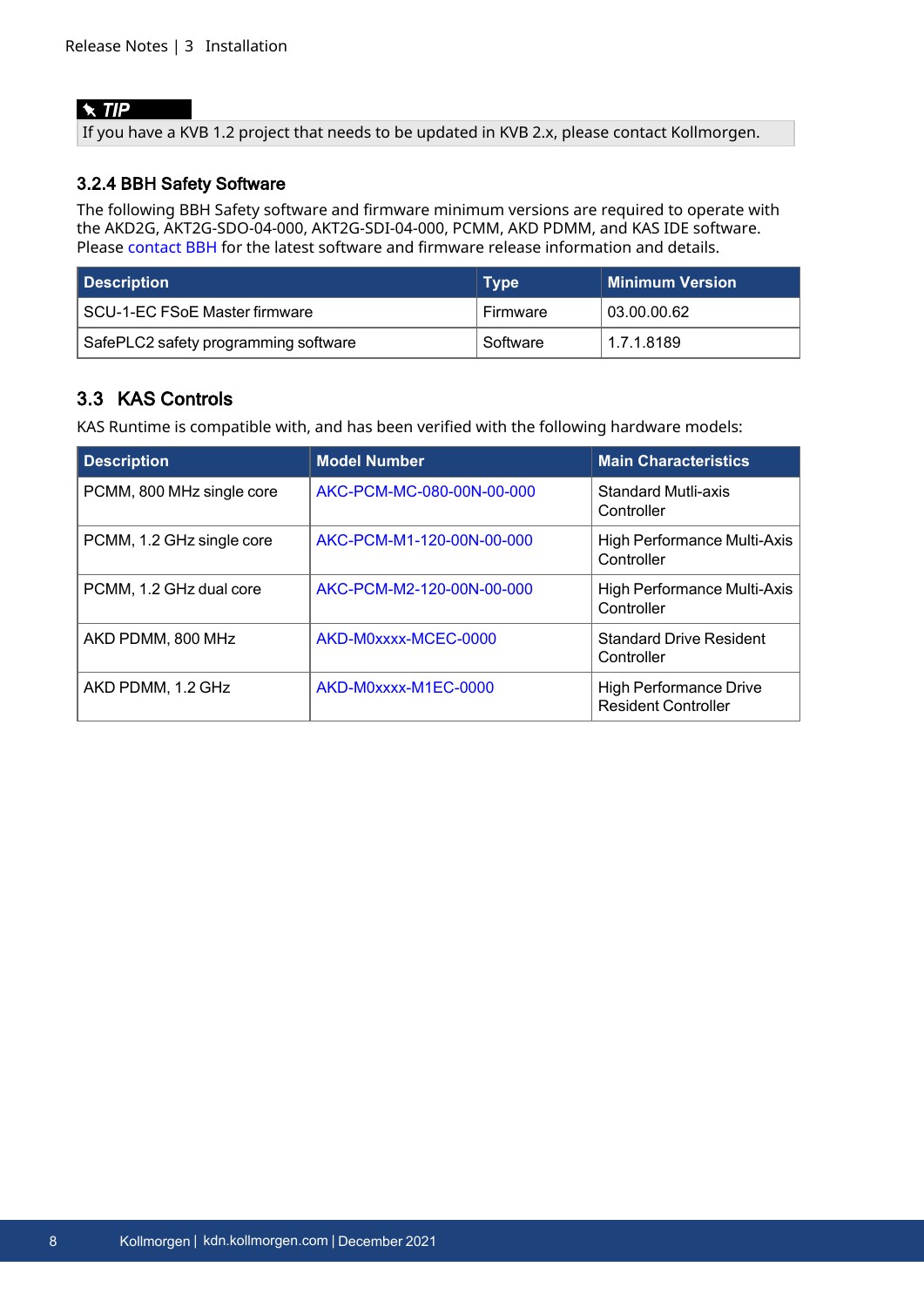### <span id="page-8-0"></span>3.4 Allow Simulator to Use HTTP Communication

The Simulator needs to open HTTP ports to allow communication. The first time Simulator is run, Windows will prompt you to block or unblock the KAS application. You should allow access to all of these requests to ensure correct behavior.

| and domain networks. |            | Windows Firewall has blocked some features of Kollmorgen Automation Suite on all public, private                                          |
|----------------------|------------|-------------------------------------------------------------------------------------------------------------------------------------------|
|                      | Name:      | Kolmorgen Automation Suite                                                                                                                |
|                      | Publisher: | Kollmorgen                                                                                                                                |
|                      | Path:      | C: lorogram files/kollmorgen/kollmorgen automation suite<br>Isinope simulator Ibin Vassimulator.exe                                       |
|                      |            | Allow Kollmorgen Automation Suite to communicate on these networks:                                                                       |
|                      |            | Domain networks, such as a workplace network                                                                                              |
|                      |            | Private networks, such as my home or work network                                                                                         |
|                      |            | Public networks, such as those in airports and coffee shops (not recommended<br>because these networks often have little or no security). |

The Simulator uses port 80 for the web server. Simulator will automatically assign an available free port to the webserver to listen to the incoming HTTP requests if another service is using port 80.

For more information see Start [Simulator.](http://webhelp.kollmorgen.com/kas3.06/Content/5.UsingSim/Start Sim.htm)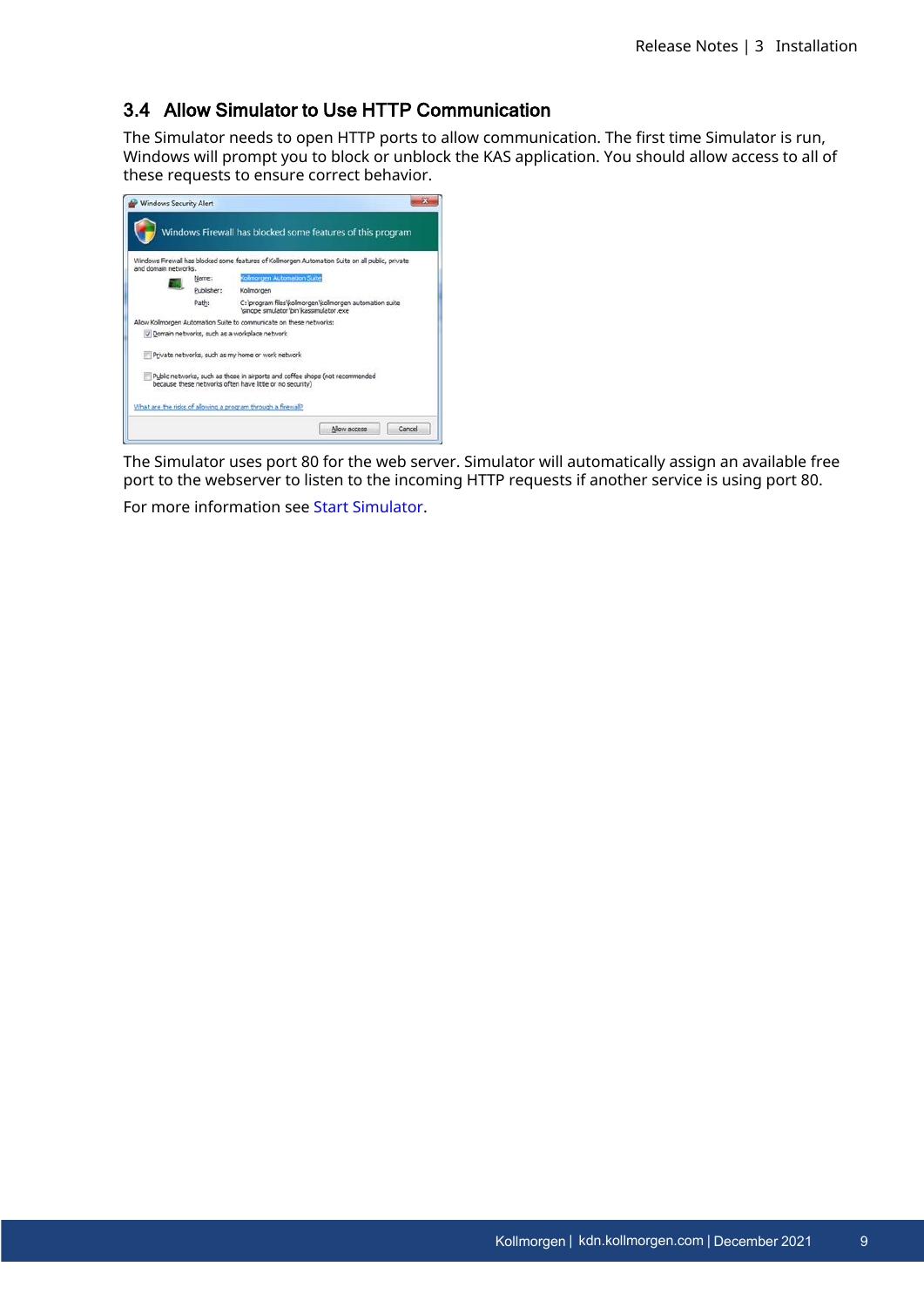## <span id="page-9-0"></span>4 What's New in KAS v3.07

KAS v3.07 introduces the following new features.

## <span id="page-9-1"></span>4.1 Modular EtherCAT Topology

A modular approach to machine design has many benefits, including flexibility, scalability, and improved efficiency. Modular machines are split into sub-sections with each sub-section containing all the mechanical and electrical devices, motors, sensors, etc. as well as corresponding application code, to work together to provide a functional segment in the manufacturing workflow. The advantages to modular design are realized when the modules can be re-used. Examples include multiple module instances in the same machine and modules replicated across multiple machines.

This feature lets you maintain and reuse modules, and supports multiple machine variants. This is all done with a single .KAS project file.

See Modular [EtherCAT](https://webhelp.kollmorgen.com/kas3.07/Content/8.AdvancedTopics/Modular_ECAT_Concept.htm) Concept and [EtherCAT](https://webhelp.kollmorgen.com/kas3.07/Content/6.UsingAKDPDMM/AKD_Backup.htm) Devices Backup[.](https://webhelp.kollmorgen.com/kas3.07/Content/6.UsingAKDPDMM/AKD_Backup.htm)

## <span id="page-9-2"></span>4.2 E-Bus Devices

• Added the [AKT2G-BRC-000-000](https://webhelp.kollmorgen.com/kas3.07/Content/AKT2G/AKT2G-BRC-000-000.htm) Brake Chopper Terminal

## <span id="page-9-3"></span>4.3 KAS IDE Improvements

- There is a new setting that saves previous versions of your .kas project files. You may specify how many prior versions should be saved. See Backup File [Settings](https://webhelp.kollmorgen.com/kas3.07/Content/9.DescKASGUI/Menu_Tools.htm#kanchor116) for more information.
- A retained variable's value may now be copied to the retained variables init value. See [Copy](https://webhelp.kollmorgen.com/kas3.07/Content/9.DescKASGUI/Variables_Retains.htm#Copy) a [Retained](https://webhelp.kollmorgen.com/kas3.07/Content/9.DescKASGUI/Variables_Retains.htm#Copy) Variable Value to Init Value for more information.
- Link to KDN template projects page Custom-built template files with enhanced or specific functionality may be easily downloaded from KDN. The dialog in which you select a template provides a direct link to the template files. See Add the [Controller](../../../../../Content/4.UsingKASIDE/Add Controller.htm) Add the [Controller](https://webhelp.kollmorgen.com/kas3.07/Content/4.UsingKASIDE/Add Controller.htm) for more information.

### <span id="page-9-4"></span>4.4 Miscellaneous

- Added support for the -NC model of the AKD family (AKD-Pxxxxx-NCxx-xxxx)
- The [ECATDeviceAction](https://webhelp.kollmorgen.com/kas3.07/Content/11.TechRefs/ECATDeviceAction.htm) function block has been added to support Modular EtherCAT Topology. This function block is used to disconnect and connect devices while a program is running.
- PLCopen Axis user units can now be modified from a program. See Axis [Parameters](https://webhelp.kollmorgen.com/kas3.07/Content/3.UnderstandKAS/PLCOpenFB_AxisParams.htm) for more information.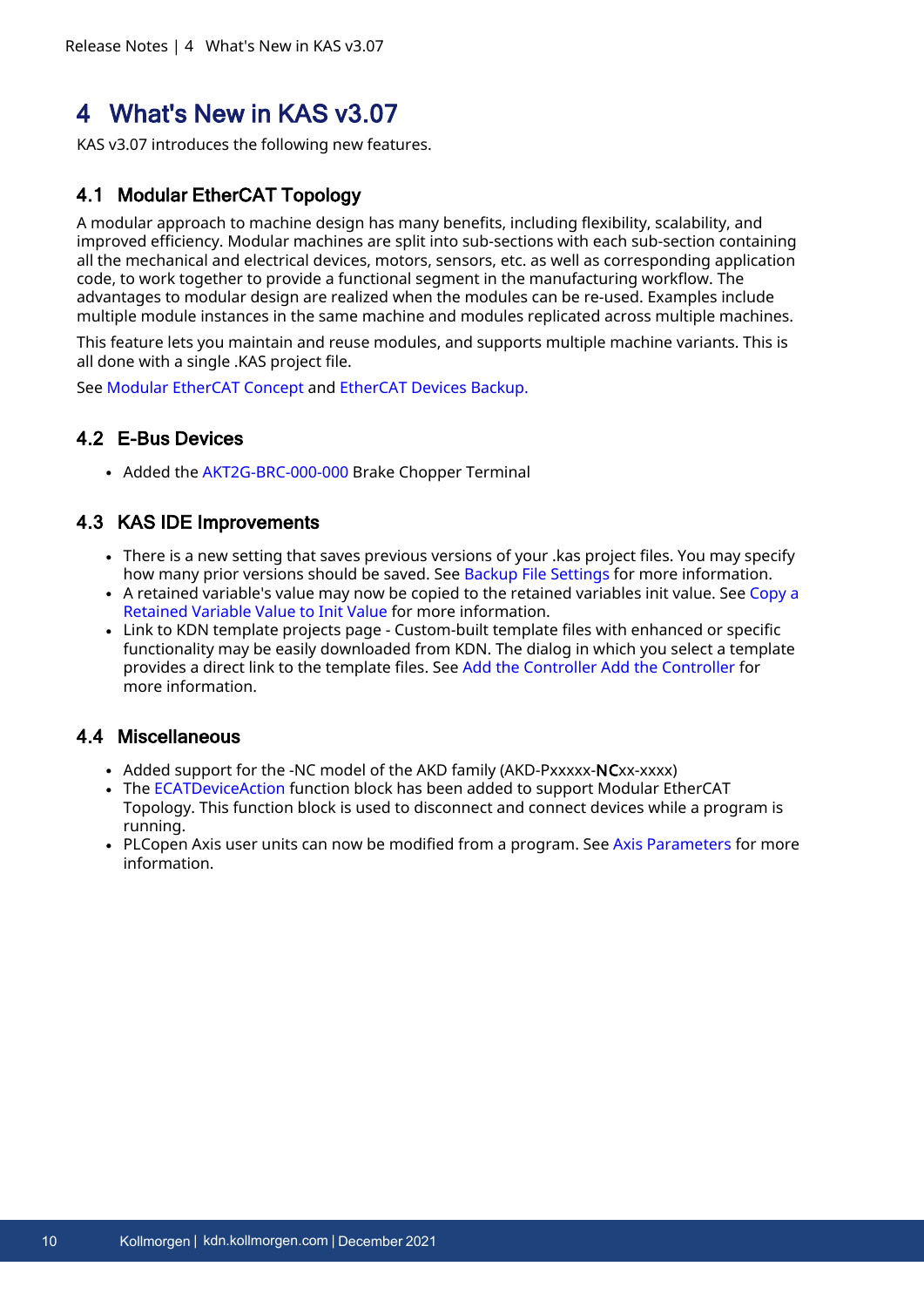## <span id="page-10-0"></span>5 What's Changed in KAS v3.07

The following changes have been implemented for this release.

• The PxMM controllers support an 4msec [EtherCAT](https://webhelp.kollmorgen.com/kas3.07/Content/4.UsingKASIDE/ECAT_Master_tab.htm) master cycle period. See EtherCAT Master [Settings](https://webhelp.kollmorgen.com/kas3.07/Content/4.UsingKASIDE/ECAT_Master_tab.htm) Tab for more information.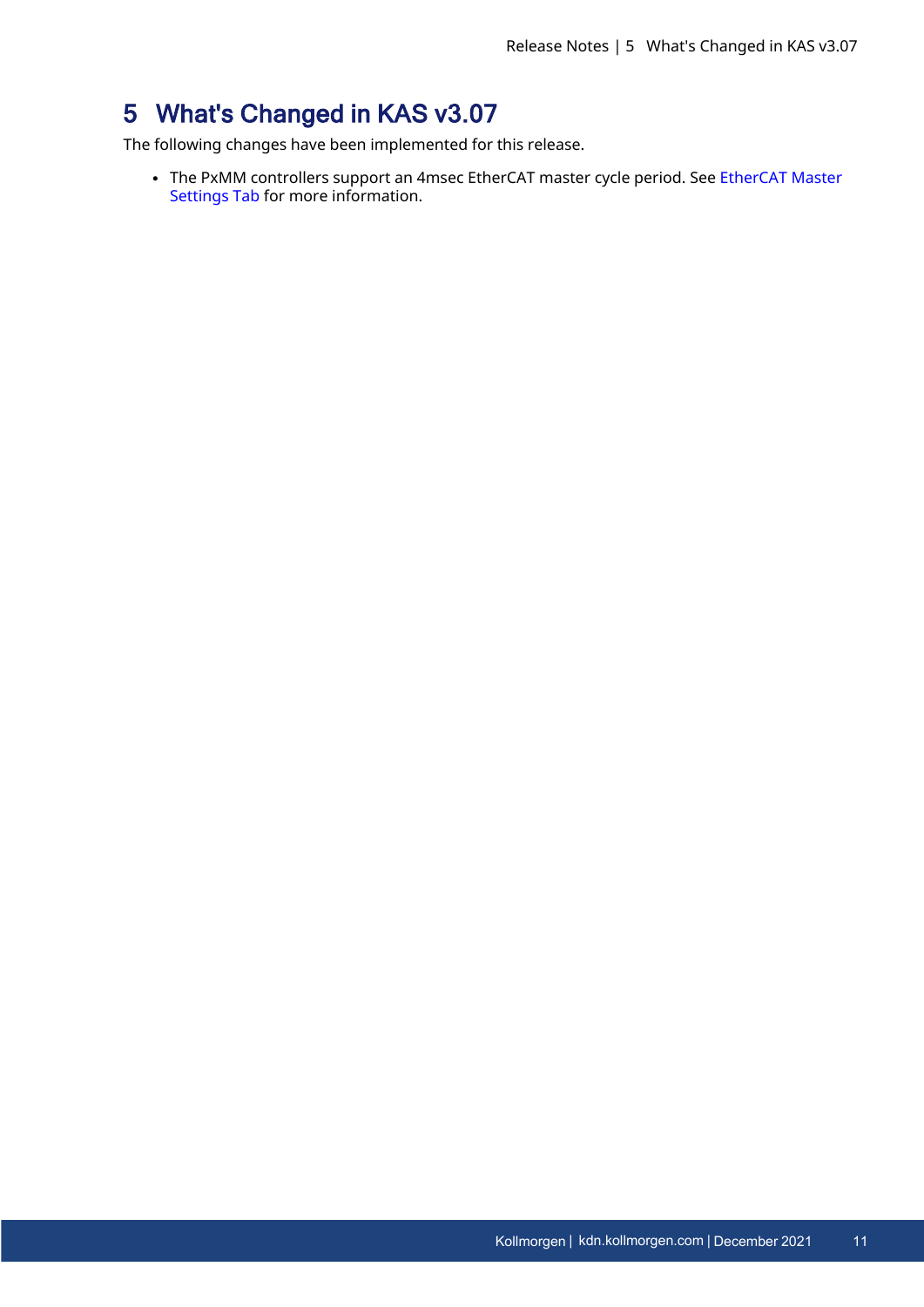## <span id="page-11-0"></span>6 What's Fixed in KAS v3.07

Items fixed by KAS v3.07

| Defect / | <b>Description</b>                                                                         |
|----------|--------------------------------------------------------------------------------------------|
|          | <b>BZ-07717</b> Scope plotting doesn't work on short Ethernet disconnect                   |
|          | <b>BZ-08654</b> E21 when the KAS IDE is running and O-Scope is disconnected                |
|          | BZ-11098 MC_SetPos function block returning error 76 on PCMM dual-core at startup          |
|          | <b>BZ-11122</b> TCP FBs can cause PxMM E21 error                                           |
|          | <b>BZ-11131</b> PLCopen Axis Data window doesn't close with Italian Windows region setting |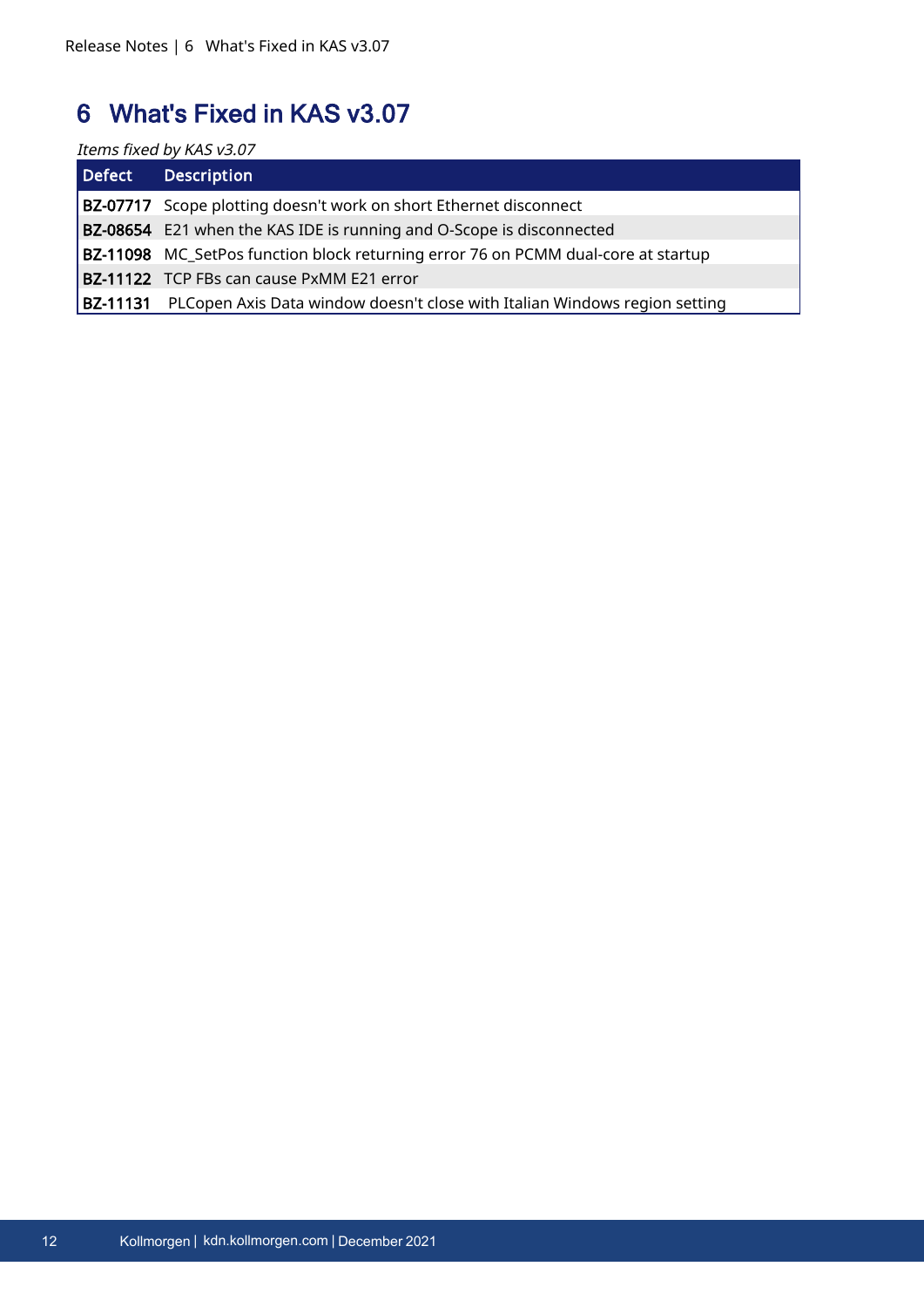## <span id="page-12-0"></span>7 Known Issues

| <b>Defect</b>  | <b>Description</b>                                                                                                                                                                                                                                                                                                                             |
|----------------|------------------------------------------------------------------------------------------------------------------------------------------------------------------------------------------------------------------------------------------------------------------------------------------------------------------------------------------------|
| BZ-11143       | KAS IDE has a long delay when mapping variables to Safety PDOs.                                                                                                                                                                                                                                                                                |
| BZ-11139       | KAS IDEPLCopen digitizing axis w/ multi-turn has incorrect user units                                                                                                                                                                                                                                                                          |
| BZ-11084       | IDE Crash w/ IDE-WB Scope views during Ethernet connection loss                                                                                                                                                                                                                                                                                |
| BZ-10458       | PLC Variable Creation Wizard don't show the mapping.                                                                                                                                                                                                                                                                                           |
| BZ-10451       | Cannot start application with direct Ethernet connection.                                                                                                                                                                                                                                                                                      |
| BZ-10419       | Drag 'n' drop variable from UDFB instance to watch window does not display the<br>value.                                                                                                                                                                                                                                                       |
| BZ-10275       | PxMM controller bus time not synchronized with DC master time.                                                                                                                                                                                                                                                                                 |
| <b>BZ-9928</b> | ESI file list is not updated when good and bad ESI files are added at the same time.                                                                                                                                                                                                                                                           |
| <b>BZ-9835</b> | Non-ASCII characters in projects not handled properly in the KAS IDE.                                                                                                                                                                                                                                                                          |
| <b>BZ-9834</b> | Import/export from/to non-ascii file names does not work correctly.                                                                                                                                                                                                                                                                            |
| <b>BZ-9496</b> | AKD-N firmware download fails if 4x drives are selected.                                                                                                                                                                                                                                                                                       |
| <b>BZ-9359</b> | PDO objects not defined in the object dictionary (or 24bit size) will not work properly<br>with MLSmpXxxxx() functions.                                                                                                                                                                                                                        |
| <b>BZ-8659</b> | PLCopen move blending with jerk. If the blending move is commanded with an<br>unreachable velocity, the move may abruptly decelerate to the final position within<br>one sample, exceeding the specified deceleration rate.                                                                                                                    |
| <b>BZ-8645</b> | Adding ESI File After Scanning Results in No Selected PDOs.                                                                                                                                                                                                                                                                                    |
| <b>BZ-8644</b> | PLCopen S-Curve move may not reach target with small Jerk.                                                                                                                                                                                                                                                                                     |
| <b>BZ-8643</b> | EtherCAT scan fails after a AKD drive firmware download failure with a wrong<br>EtherCAT topology.                                                                                                                                                                                                                                             |
| <b>BZ-8636</b> | Recovered projects don't recover imported libraries (.kal files).                                                                                                                                                                                                                                                                              |
| <b>BZ-8608</b> | KAS IDE views do not scale if Windows text scaling is > 100%.                                                                                                                                                                                                                                                                                  |
| <b>BZ-8605</b> | MLInitTrig does not configure the AKD Capture engine correctly for a negative edge<br>trigger.                                                                                                                                                                                                                                                 |
| <b>BZ-8588</b> | ECAT network restore fails to recover from drive FW download failure.                                                                                                                                                                                                                                                                          |
| <b>BZ-8508</b> | PDOs need padding to meet byte boundary requirement. The IDE PDO Editor does<br>not automatically pad PDOs on non-byte boundaries. The problem can be avoided<br>by manually adding dummy objects to pad the PDO size to line-up on byte<br>boundaries. For more details, see the article on KDN.                                              |
| <b>BZ-8504</b> | KL3314 Operation. Temperature values are not calibrated properly to the<br>thermocouple. To work-around the problem, use ECATWriteData to setup the control<br>word (16xE0) and send value (16x2006) to Register R32 and a second ECATWriteData<br>to write zero (0) to the control word to set up the continual output of the<br>temperature. |
| BZ-8212        | Modified cam file is not downloaded when forcing an Online Change.                                                                                                                                                                                                                                                                             |
| <b>BZ-8138</b> | WebBrowser component not working for TxB panels.                                                                                                                                                                                                                                                                                               |
| BZ-8132        | K-Bus slices analog inputs Offset parameter does not work.                                                                                                                                                                                                                                                                                     |
| <b>BZ-7985</b> | IDE disconnects from the controller after several days.                                                                                                                                                                                                                                                                                        |
| <b>BZ-7759</b> | Breakpoint with For() loop, increases VM load significantly.                                                                                                                                                                                                                                                                                   |
| <b>BZ-7728</b> | IDE animation with non-matching project versions.                                                                                                                                                                                                                                                                                              |
| <b>BZ-6240</b> | IDE always reports the project has been modified.                                                                                                                                                                                                                                                                                              |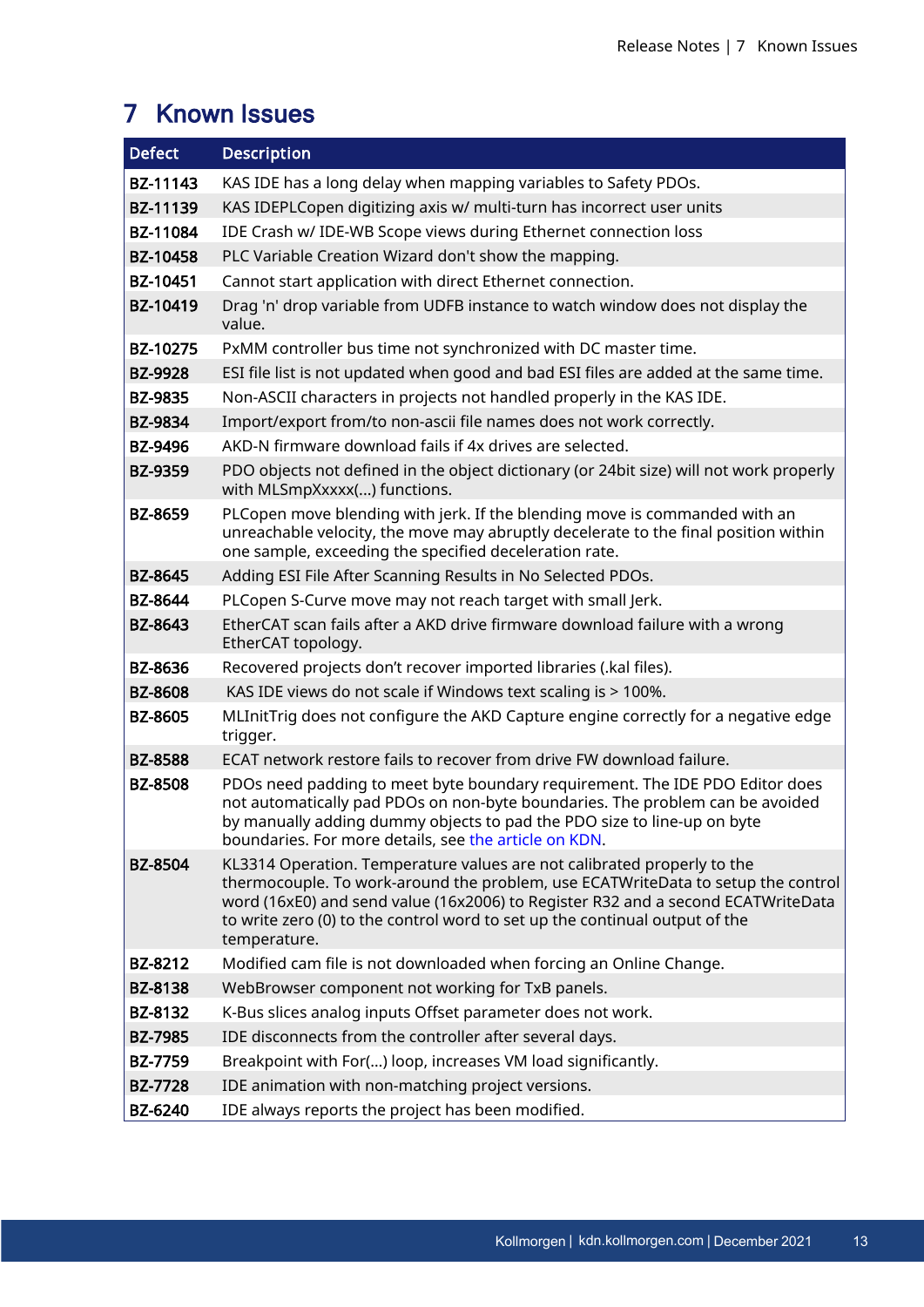## <span id="page-13-0"></span>8 Known Limitations

- KAS IDE drive status bar cannot detect if AKD2G is active or inactive in pre-op mode.
- The undo action is not possible for all operations.
- Find/Search/Replace function: Search & Replace function is not supported in Pipe Network. Search and replace for HMI are supported only with local CTRL+F.
- In SFC programs, breakpoints can only be set on transitions (i.e. in First Level diagram), and not in steps or conditions. With a breakpoint set on transition, you can debug cycle by cycle.
- SFC programs are limited to 64kByte size due to the bytecode engine. If the SFC program exceeds 64kBytes, the compiler will generate a warning message: Warning: limit is 64KB!
- Plugging the EtherCAT cable to the OUT port is not detected and is not reported as an error.
- PLC Variable mapping: each PLC variable can be mapped to an EtherCAT IO and exclusively
	- $t^{\circ}$ 
		- <sup>l</sup> Modbus for an HMI
		- <sup>l</sup> Or to an PDMM Onboard IO
		- $\bullet$  Or to an external driver

For example, a PLC variable cannot be mapped to Modbus and Onboard PDMM IO at the same time.

• RGM is not supported.

## <span id="page-13-1"></span>8.1 FFLD Animation Limitation

The animation of FFLDs defined as UDFBs has a limitation where connected rails are not being animated. This is not the case when FFLDs are defined as programs or subprograms.



## <span id="page-13-2"></span>8.2 EtherCAT Limitations

- Cabling: Plugging the EtherCAT cable from an OUT port to an OUT port is not detected and not reported as an error.
- External EtherCAT Configuration: If an external EtherCAT XML file needs to be used, the file AKD-for-KAS. xml should be used as the ESI file for AKD. This ensures proper operation with KAS. It can be found at

C:\Users\<user.name>\AppData\Local\Kollmorgen\KAS\Astrolabe\ESI\.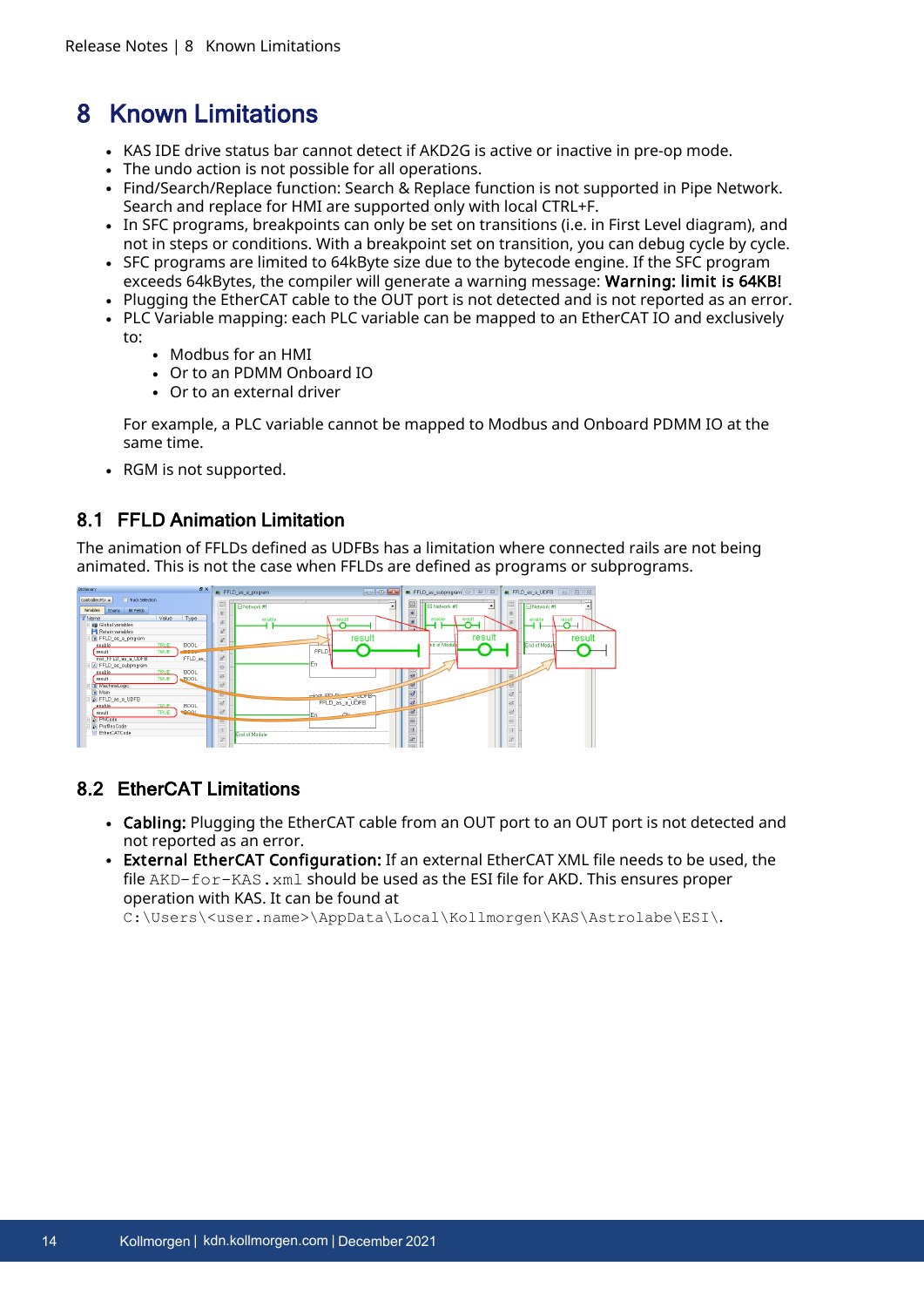## <span id="page-14-0"></span>9 AKD Firmware Notes

- <sup>l</sup> The AKD Firmware v1-16 (and higher) supports a new drive parameter, ECAT.LEGACYREV, to enable a backwards compatibility RevisionNo (0x2). By default, AKD-Series drives will ship with the latest production release firmware, with ECAT.LEGACYREV = 1, for backwards compatibility.
- The AKD Firmware version 1-16 (and higher) supports a 3rd FMMU if the ECAT.LEGACYREV = 0. The advantage of using a 3rd FMMU is 30% performance improvement with the KAS IDE embedded Workbench communication.
- EtherCAT RevisionNo: EtherCAT provides an optional field to identify a vendor specific RevisionNo for a device and a field to specify the logic to CheckRevisionNo for device compatibility. The KAS IDE and Runtime supports multiple RevisionNos for the same Vendor/ProductID. In previous KAS versions, the EtherCAT initialization would generate a device mismatch error, if the device's RevisionNo and the project's RevisionNo did not match. If the device's ESI file does not specify the CheckRevisionNo logic, then by default the KAS Runtime will allow any RevisionNo at EtherCAT initialization. Also, the IDE will allow you to map physical devices to project devices with different RevisionNos and keep the project device configurations.
- Limitation: The CheckRevisionNo options "equal or greater than" (EQ\_OR\_G, LW\_EQ\_HW\_EQ\_ OR G, and HW\_EQ\_LW\_EQ\_OR\_G) are not supported. They will be evaluated as "equal" (EQ).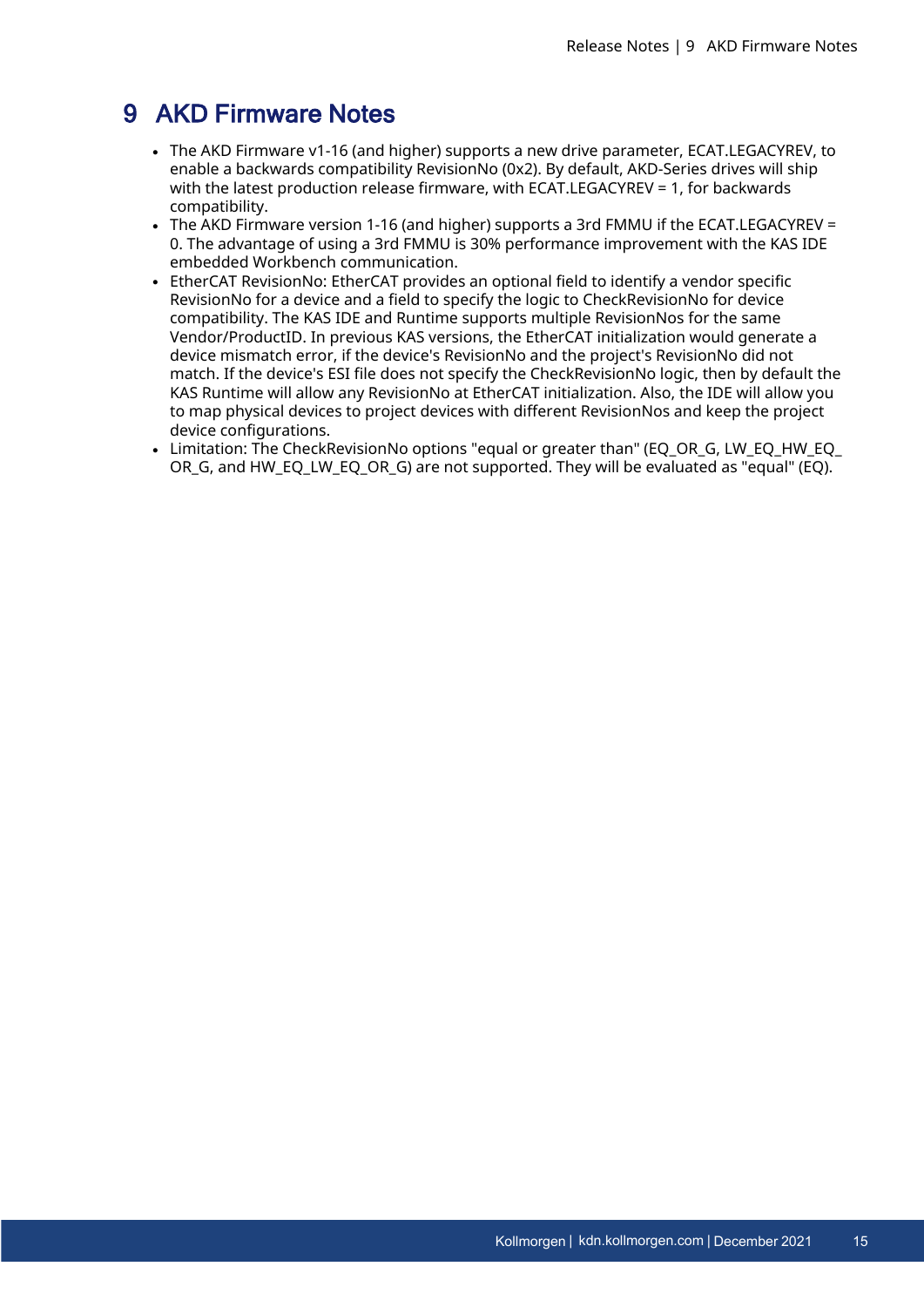## <span id="page-15-0"></span>10 Third Party EtherCAT Device Support

This section summarizes the known capabilities and limitations with KAS support for third-party EtherCAT devices. See Add [& Configure](http://webhelp.kollmorgen.com/kas3.05/Content/4.UsingKASIDE/ECAT_3rdParty.htm) Third Party Devices in the online help for directions on integration.

See the help topic Set Up FSoE Master and an AKD2G with [SafeMotion](http://webhelp.kollmorgen.com/kas3.05/Content/8.AdvancedTopics/Setup_FSoE_PDO_SCU_AKD2G.htm) Monitor if you are integrating a different third-party FSoE master into a KAS system.

### <span id="page-15-1"></span>10.1 Requirements

- All third-party devices must have an ESI file containing the device information, features, and settings.
- MDP devices must support automatic module discovery at EtherCAT network scan.

### <span id="page-15-2"></span>10.2 Limitations

- The KAS IDE does not support third-party drives. Please contact your local Kollmorgen representative for details.
- KAS may not discover MDP fieldbus gateway devices that require MDP gateway profiles, implemented to the ETG 5001.3 specification. This includes gateway protocols: CAN, CANopen, DeviceNet, Interbus, and IO Link.
- PDO upload is not supported.
- Manual slot configuration is not supported with MDP devices.
- <sup>l</sup> IAI RCON/MCON Gateways (RCGW-ECT) may fail to reach op-mode with specific EtherCAT network topologies. The RCGW-ECT may generate a CoE emergency message. These gateways are presently not supported.